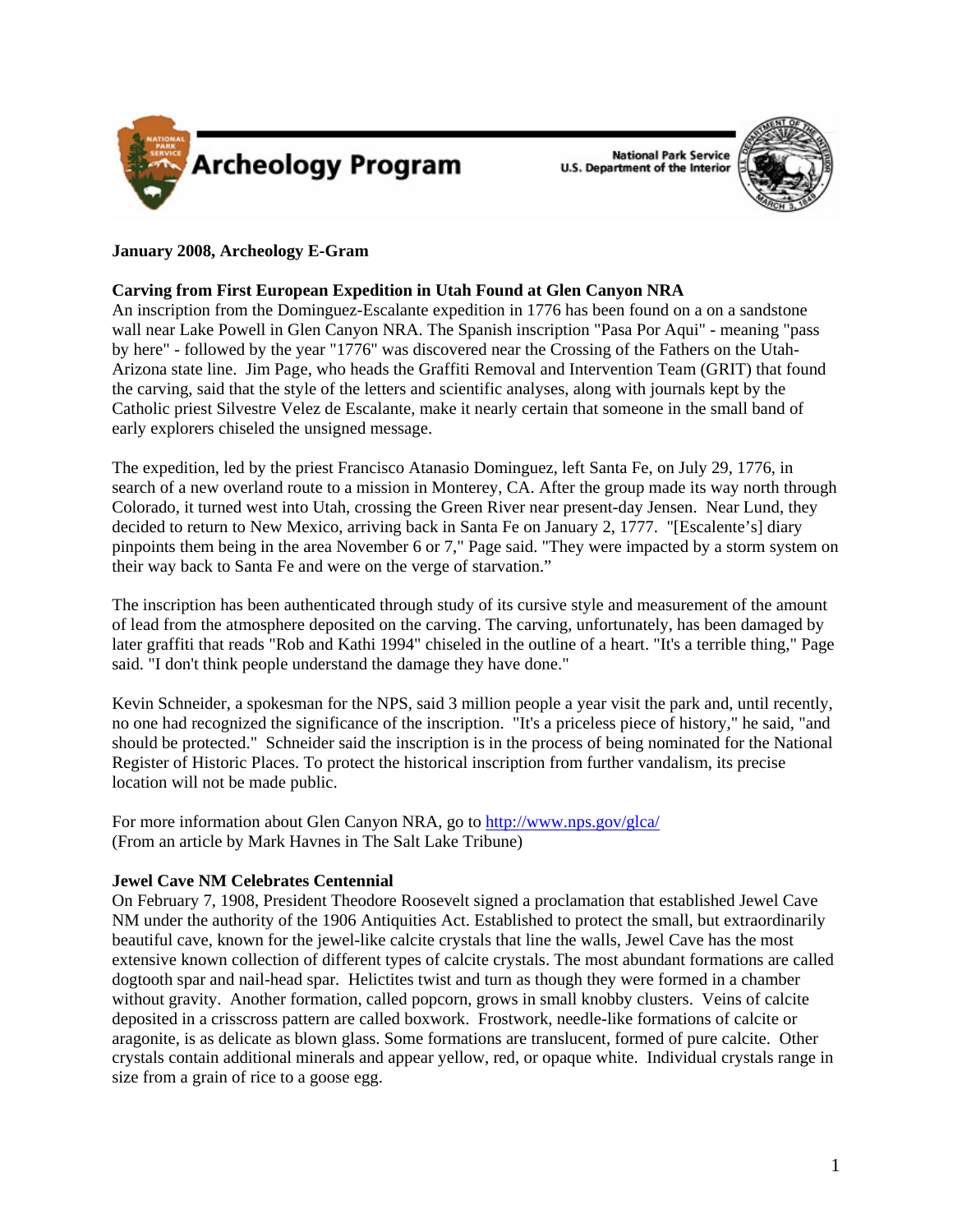When Jewel Cave NM was proclaimed in 1908, less than half a mile of cave had been discovered. Currently, Jewel Cave is the second longest cave in the world, with a current length of over 141 miles. Exploration continues to reveal the hidden miles of passages beneath the Black Hills, South Dakota. Beginning in the 1950s, explorers Herb and Jan Conn mapped over 62 miles of cave passages.

Jewel Cave NM will celebrate its centennial through a series of events, programs, and exhibits that will highlight the theme *"Generations of Discovery."* The centennial celebration will formally begin on February 9, 2008, in the visitor center of the monument with a special program to commemorate the anniversary. Honored guests and former cave explorers Herb and Jan Conn will present a program on their 21 years of exploration as they mapped over 60 miles of cave passages, beginning in 1959. The caving parties led by this husband-and-wife team made 708 trips into the cave and logged 6,000 hours of exploring and mapping. A new generation of cavers has continued to push the known boundaries of Jewel Cave, but the mystery of its magnitude remains. As the Conns once said, "We are still just standing on the threshold." Other special guests will join the Conns for this celebration, which will kick off a series of monthly programs focusing on a variety of topics related to the past, present, and future of Jewel Cave.

For more information about Jewel Cave go to<www.nps.gov/jeca/index.htm> (From contributions by Eric Peterson on www.howstuffworks.com/)

## **NPS Submerged Resources Center Receives Award**

The NPS Submerged Resources Center received an Award of Merit from the Society for Historical Archaeology during the Society's 2008 Conference on Historical and Underwater Archaeology in Albuquerque, NM. It was presented to the Center for its interdisciplinary approaches to shipwreck studies and efforts to inventory and evaluate submerged resources in the National Park System. The award was presented to Daniel J. Lenihan, who directed the Center from its establishment until his retirement, and Larry E. Murphy, the current director.

Created in 1980, the Center's core mission is to provide expertise to managers of national parks with submerged lands and assist other agencies with underwater heritage resource issues. Some of the parks that have benefited from the Center's pioneering work include Apostle Islands NL, Channel Islands NP, Dry Tortugas NP, Fort Sumter NM, Glacier NP, Glen Canyon NRA, Golden Gate NRA, Isle Royale NP, Lake Mead NRA, Pictured Rocks NL, Point Reyes NS, Statue of Liberty NM, USS Arizona Memorial, and Yellowstone NP. Efforts for other agencies include assessments for local governments in the Bikini and Kwajalein Atoll Lagoons; and work with the U.S. Navy on H.L. Hunley, USS Housatonic, and the Boca Chica Channel shipwreck near Key West, Florida.

Reports about these and other projects are posted on-line at [www.nps.gov/history/history/hisnps/submerged.htm.](www.nps.gov/history/history/hisnps/submerged.htm)

## **Special NOAA Exhibition Highlights Shipwreck Exploration and Discovery**

The National Oceanic and Atmospheric Administration (NOAA) invites the public to get that sinking feeling February 2-10, 2008, at *Shipwrecks!*, a free exhibition about the fascinating world of shipwreck exploration and discovery. This special event at NOAA's Silver Spring, MD, headquarters will feature shipwreck artifacts, robot subs, talks by undersea explorers, and hands-on activities for kids of all ages. Visitors will also be captivated by engaging exhibits about life aboard ship, navigation, safety at sea, and more. The exhibition is open 11 a.m. to 4 p.m. daily (including weekends). Admission is free.

A series of public lectures will be held in association with the exhibition, all beginning at noon: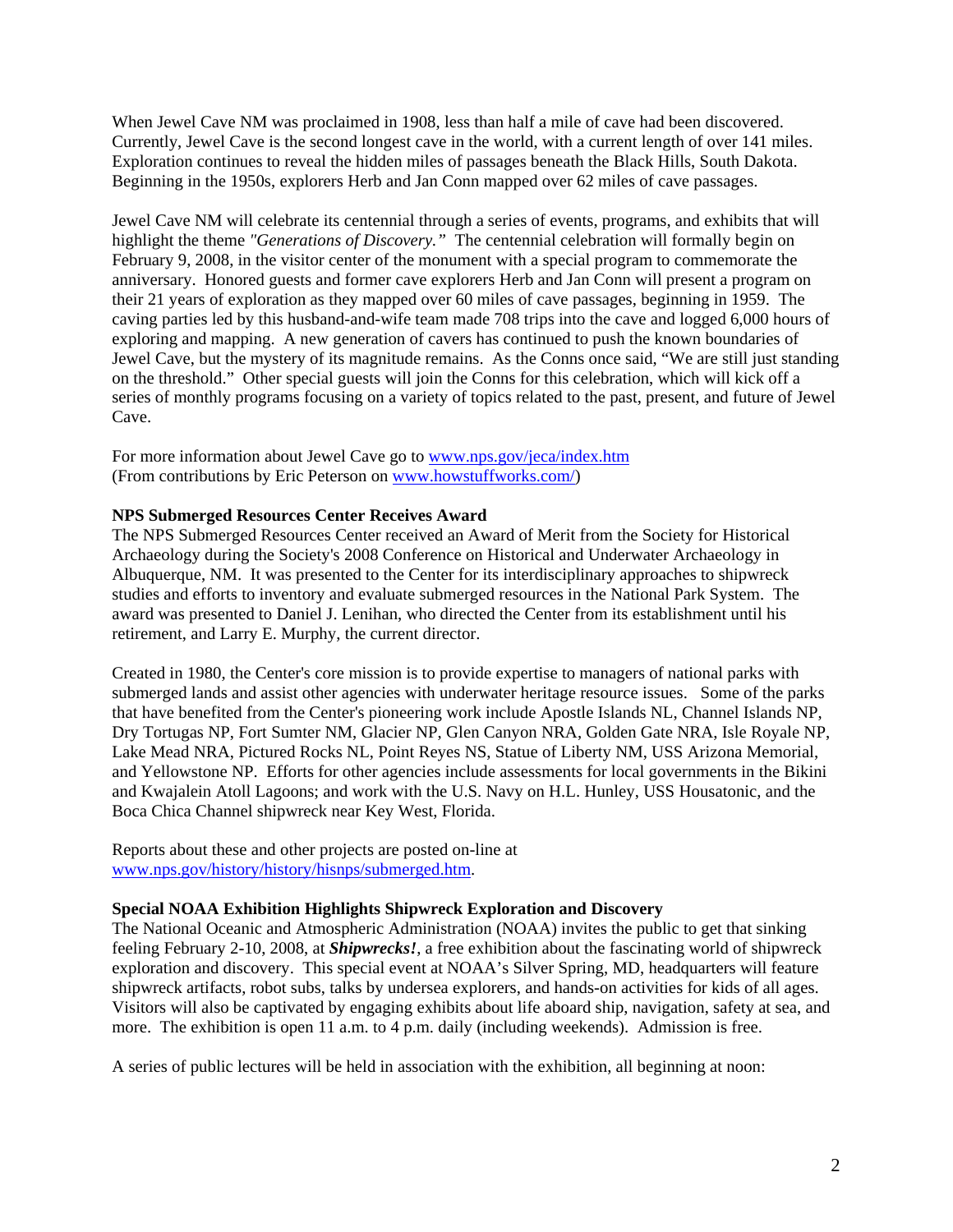Friday, February 1: *Shipwrecks on the Alaska Frontier: Kad'yak and Hassler*  Frank Cantelas, NOAA Office of Ocean Exploration John Jensen, Sea Education Association Learn about Alaska's oldest shipwreck and a Coast Survey steamer that had a second life as a Klondike gold rush passenger ship before it mysteriously exploded and sank.

Monday, February 4: *The Hunt for the USS Alligator: The U.S. Navy's First Sub* Jim Christley, Submarine History Enthusiast and Marine Artist Join the search for the 140-year old Alligator. Last known location is off the North Carolina coast. Learn the exciting history of this mysterious vessel and the effort to find it.

Tuesday, February 5: *World War II Shipwrecks in the Deep Waters of the Gulf of Mexico* Robert Church, C&C Technology, Inc.

Dive into a recent effort by a diverse team of researchers to study the wrecks of six ships that were sunk by German U-boats in the deep waters of the Gulf of Mexico during World War II.

Wednesday, February 6: *RMS Titanic: Exploring and Preserving a Maritime Icon*  Craig McLean, Deputy Assistant Administrator, NOAA Research Ole Varmer, NOAA Attorney-Advisor

Get a first-hand account of NOAA's 20-plus year involvement in one of the most famous shipwrecks in history. This exciting talk will highlight the exploration and history of the vessel and the laws related to the wreck.

Thursday, February 7: *The Wreck of the Henrietta Marie: A Dive into a Slave Ship's Past*  Michael H. Cottman, Senior Writer, BlackAmerica.com

Join Pulitzer Prize-winning author Michael Cottman as he describes his underwater odyssey to a sunken 17th century slave ship. Learn about the ship's role in his ancestors' history, their story, and the African-American scuba divers who helped explore the wreck. (Presented in association with NOAA Chapter Blacks in Government.)

Friday, February 8: *Explorations of the Airship USS Macon, the Last Flying Aircraft Carrier*  Chris Grech, Monterey Bay Aquarium Research Institute Bruce Terrell, NOAA National Marine Sanctuary Program Go deep off the California coast with researchers as they explore the wreck of one the largest flying objects ever built.

NOAA's Silver Spring Campus is located at 1301 East-West Highway Silver Spring, near the Silver Spring Metro Station. Public parking is available.

More information about the exhibit and the lectures is available at <www.preserveamerica.noaa.gov/heritageweek.html>

## **New U.S. World Heritage Tentative List**

On January 22, 2007, Secretary of the Interior Dirk Kempthorne announced 14 new sites to be included on the U.S. World Heritage Tentative List. The 14 properties can be considered for nomination by the United States to the UNESCO World Heritage List for the next ten years. Currently there are 20 World Heritage Sites in the United States already listed.

The UNESCO World Heritage List recognizes the world's most significant cultural and natural treasures. The preparation of a Tentative List is a necessary first step in the process of nominating a site to the World Heritage List, because a country cannot nominate a property unless it has been on its Tentative List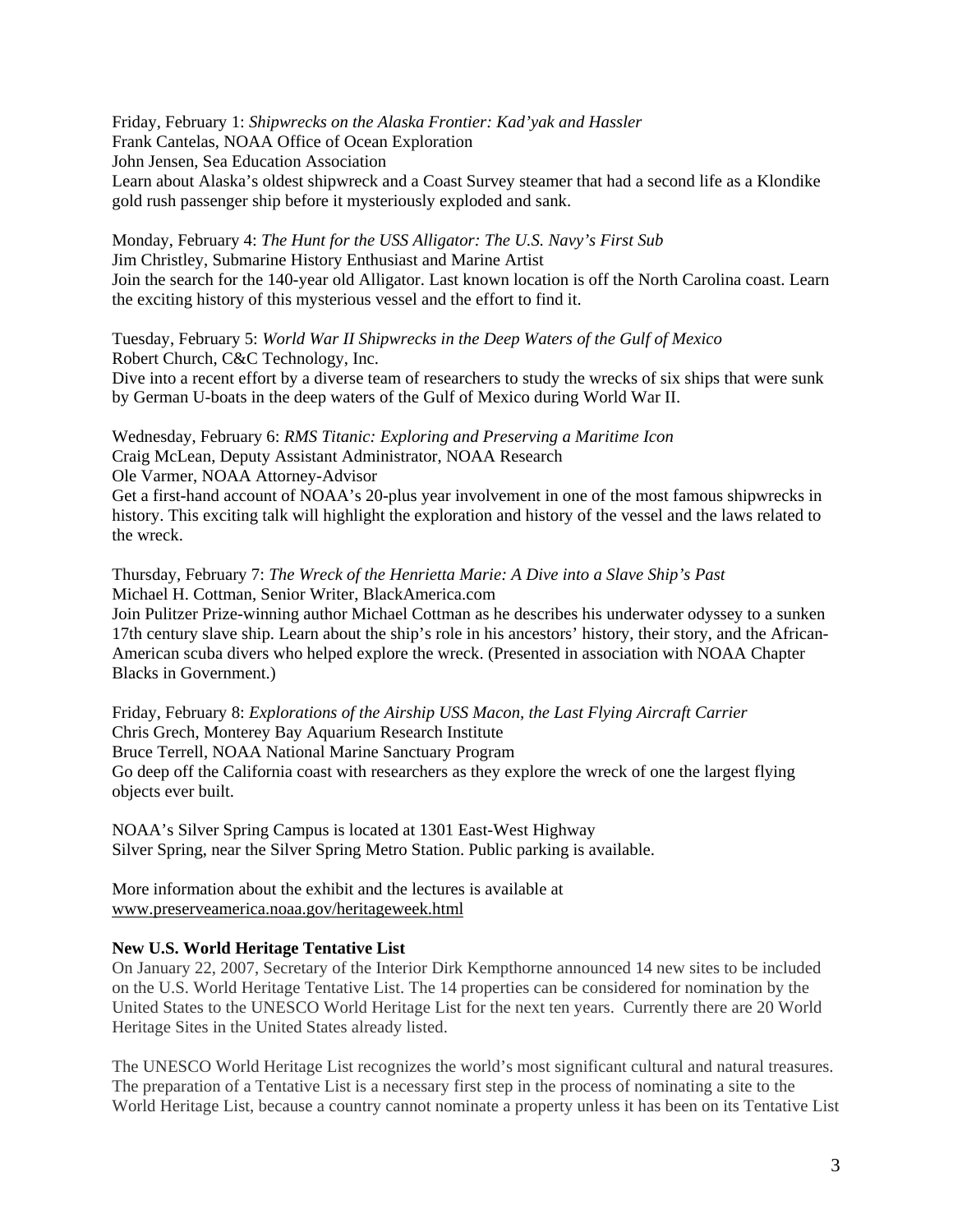for a minimum of a year. Countries also are limited to nominating no more than two sites in any given year.

World Heritage Sites are designated under the World Heritage Convention, an international treaty for the preservation of natural and cultural heritage sites of global significance. The United States was the primary architect of the Convention, which was proposed by President Richard M. Nixon in 1972, and was the first nation to ratify it. There are 851 sites in 140 of the 184 signatory countries.

The U.S. Tentative List is scheduled to be formally submitted to the UNESCO World Heritage Centre by February 1, 2008. There are three archeological properties on the list:

## *Hopewell Ceremonial Earthworks, Ohio*

Nine prehistoric sites containing more than 40 monumental ceremonial earthworks in precise geometric shapes reflect the sophistication of Ohio Hopewell culture 1,000-2,000 years ago. The sites are located within three archeological preserves, one in each of three of the principal northern tributary valleys of the Ohio River - the Little Miami, the Scioto, and the Muskingum. The preserves are Fort Ancient State Memorial, between Cincinnati and Dayton; the five sites in Hopewell Culture NHP, an NPS unit near Chillicothe; and the Newark Earthworks State Historic Site in Newark and Heath. These are among the largest earthworks in the world that are not fortifications or defensive structures, and they contain extensive deposits of finely crafted artifacts. Their scale is imposing: the Great Pyramid of Cheops would fit inside the Wright Earthworks; four structures the size of the Coliseum of Rome would fit in the Octagon earthworks; and the circle of monoliths at Stonehenge would fit into one of the small auxiliary earthwork circles adjacent to the Octagon.

### *Poverty Point National Monument and State Historic Site, Louisiana*

Poverty Point NM is located on a bayou near the west bank of the Mississippi River. It is an integrated complex of three or four earthen mounds, six enormous concentric semi-elliptical earthen ridges, a large flat plaza, and several borrow areas constructed 1700 - 1100 years ago. It was the largest and most elaborate earthworks of its time in North America and was built by a foraging society of hunter-gatherers, which makes it without parallel in world archeological and ethnographic records. It may be the largest hunter-gatherer settlement that has ever existed and its design was absolutely unique. How and why such a society could have so totally transformed the landscape is still not understood.

#### *Serpent Mound, Ohio*

Serpent Mound is the largest documented surviving example of a prehistoric effigy mound in the world. It is part of the tradition of effigy mound building among several American Indian cultures of eastern North America. This sinuous earthen embankment more than 1200 feet long includes an oval feature at one end that may be the serpent's eye, part of its head, or a secondary object, such as an egg, grasped in its open jaws. Indications are that Serpent Mound was built by the Fort Ancient Culture about the year AD 1120. Serpent Mound also was aligned astronomically to mark the passage of the seasons.

There is one Mixed Natural and Cultural Sites on the list:

#### *Papahanaumokuakea Marine National Monument, Hawaii*

This 1,200-mile-long string of islands and adjacent waters extending northwest from the island of Kauai represents the longest, clearest, and oldest example of island formation and atoll evolution in the world. Scattered in the deep ocean are some 10 small islands with reefs and shoals. In this remote and still relatively pristine part of the Pacific, marine life remains abundant and diverse, with a large number of endemic species, and a wide array of threatened and endangered species. Native Hawaiians reached these islands at least 1,000 years before any other people and planted settlements on some of them, where there are important archeological sites. The islands retain great cultural and spiritual significance to Native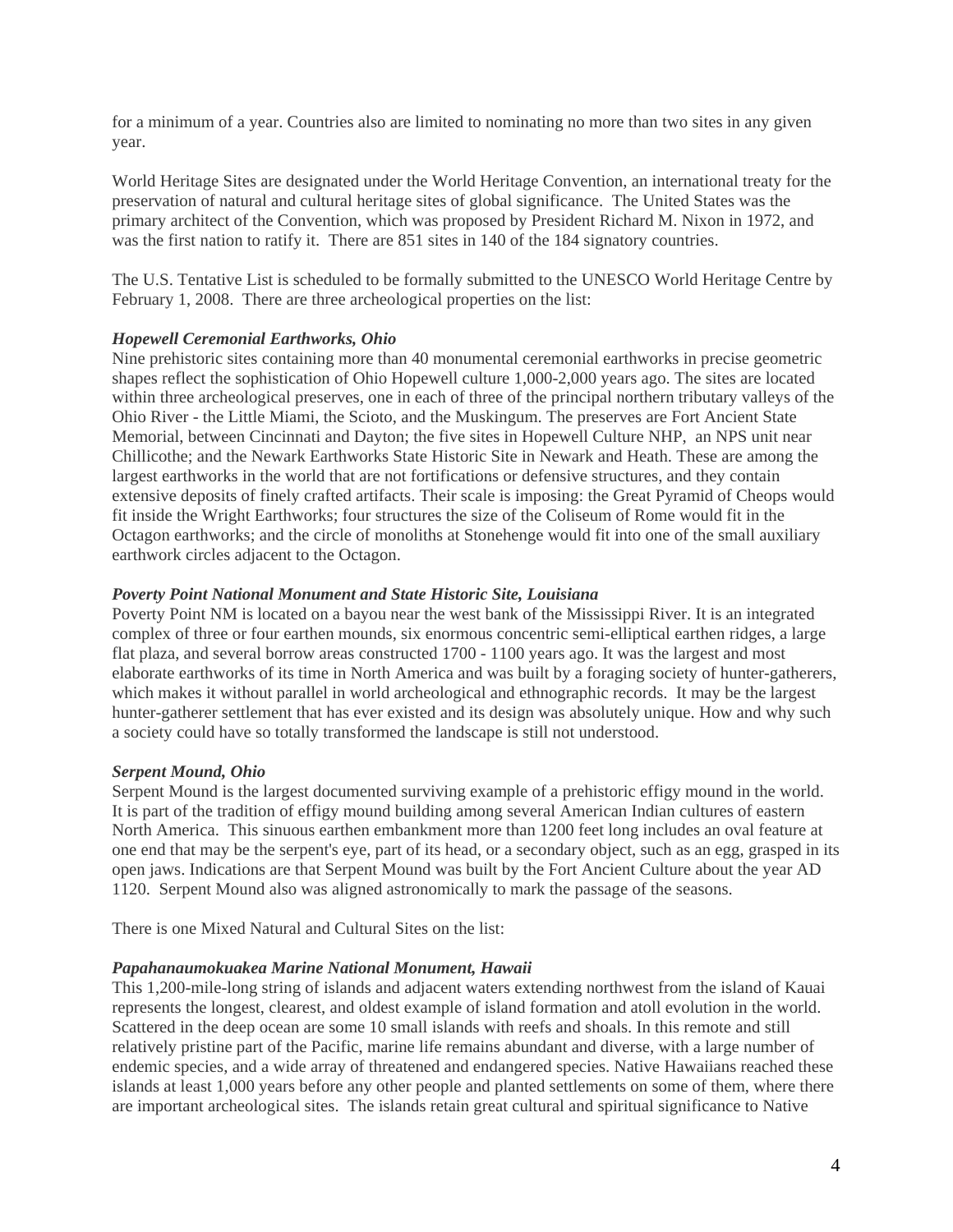Hawaiians. The islands figured as well in the European exploration of the Pacific and in Pacific whaling, communications, and early aviation. One of them, Midway, became the focus of its namesake battle in June 1942--the turning point of World War II in the Pacific. The monument is jointly managed by the National Oceanographic and Atmospheric Administration (NOAA), the U.S. Fish and Wildlife Service, and the State of Hawaii.

The World Heritage nomination criteria can be found on the NPS Office of International Affairs (OIA) website<http://www.nps.gov/oia>.

General information about the Tentative List process is posted on the OIA website at [http://www.nps.gov/oia/topics/worldheritage/tentativelist.htm.](http://www.nps.gov/oia/topics/worldheritage/tentativelist.htm)

The earlier NPS preliminary staff report, including summaries of information on all 35 sites that were considered for the Tentative List, is available at: [http://www.nps.gov/oia/TLEssayFinal.pdf.](http://www.nps.gov/oia/TLEssayFinal.pdf) The original Applications submitted to the NPS for the candidate sites can be found at [http://www.nps.gov/oia/NewWebpages/ApplicantsTentativeList.html.](http://www.nps.gov/oia/NewWebpages/ApplicantsTentativeList.html)

## **Contractor Convicted in ARPA Case**

While investigating an unrelated matter, law enforcement rangers at Mesa Verde NP learned that an employee of Kirkland Construction, which had been engaged in a park repaving project, had been collecting and removing artifacts from locations near the construction site. Robert Gee, a truck driver for Kirkland, had been seen with a bag full of pot sherds and had been overheard talking about how he'd taken the sherds and an artifact described as a "grinding stone" from the park. Based on the description of the grinding stone, rangers believed that Gee had taken a mano and metate.

A search warrant was issued by the federal magistrate's office in Durango and executed by park rangers with assistance from a BLM ranger, a BLM special agent and Cortez County PD officers. A total of 252 items were found and recovered, including pot sherds, flakes, paleontological specimens, stone tools and a mano and metate. Cortez officers also found and seized drug paraphernalia. Gee took the items from the park over a month-long period. The day after the warrant was served, Gee took rangers and a park archeologist to the location where he'd removed the metate. The area was a known and previously surveyed archeological site. On January 8, 2008, Gee pled guilty to ARPA charges and was sentenced by the federal magistrate. He was ordered to pay a \$2,000 fine and \$1,000 in restitution to the park, banned from entering all NPS areas for three years, and required to write a letter to the local newspaper explaining his crime and how it hurt the national parks and describing the sentence he'd received.

## **Robert Wilson, Supervisory Archeologist, NPS SEAC, Retires**

Robert C. "Bob" Wilson, Supervisory Archeologist at the NPS Southeast Archeological Center (SEAC), retired on January 4, 2008, after 22 years with the NPS and 3 years in the US Army. Bob began his NPS career as a temporary employee at SEAC during the 1970s, working on several projects, including an early survey at Cumberland Island National Seashore in 1974-75. He was also the principal investigator on a large survey project at Big South Fork NR&RA in 1978-79. After pursuing graduate work in Anthropology at the University of Florida, Bob joined SEAC in 1985 to oversee the archeological site data program. He served on several service-wide committees that led to the development of the current NPS archeological inventory and management program, ASMIS. In 1988, he conducted testing and evaluation of the French Warehouse Site, an important early colonial French site, on Ship Island, Mississippi.

In 1994, Bob was promoted to Associate Director for Archeological Collections and Information Management and assumed responsibility for the SEAC collection management program. He held this position until his retirement. As Associate Director, he directed significant improvements to the storage and management of SEAC's collections, wrote chapters in more than ten park Museum Collection Management Plans, established NPS SERO standards for cataloging artifacts, helped guide SEAC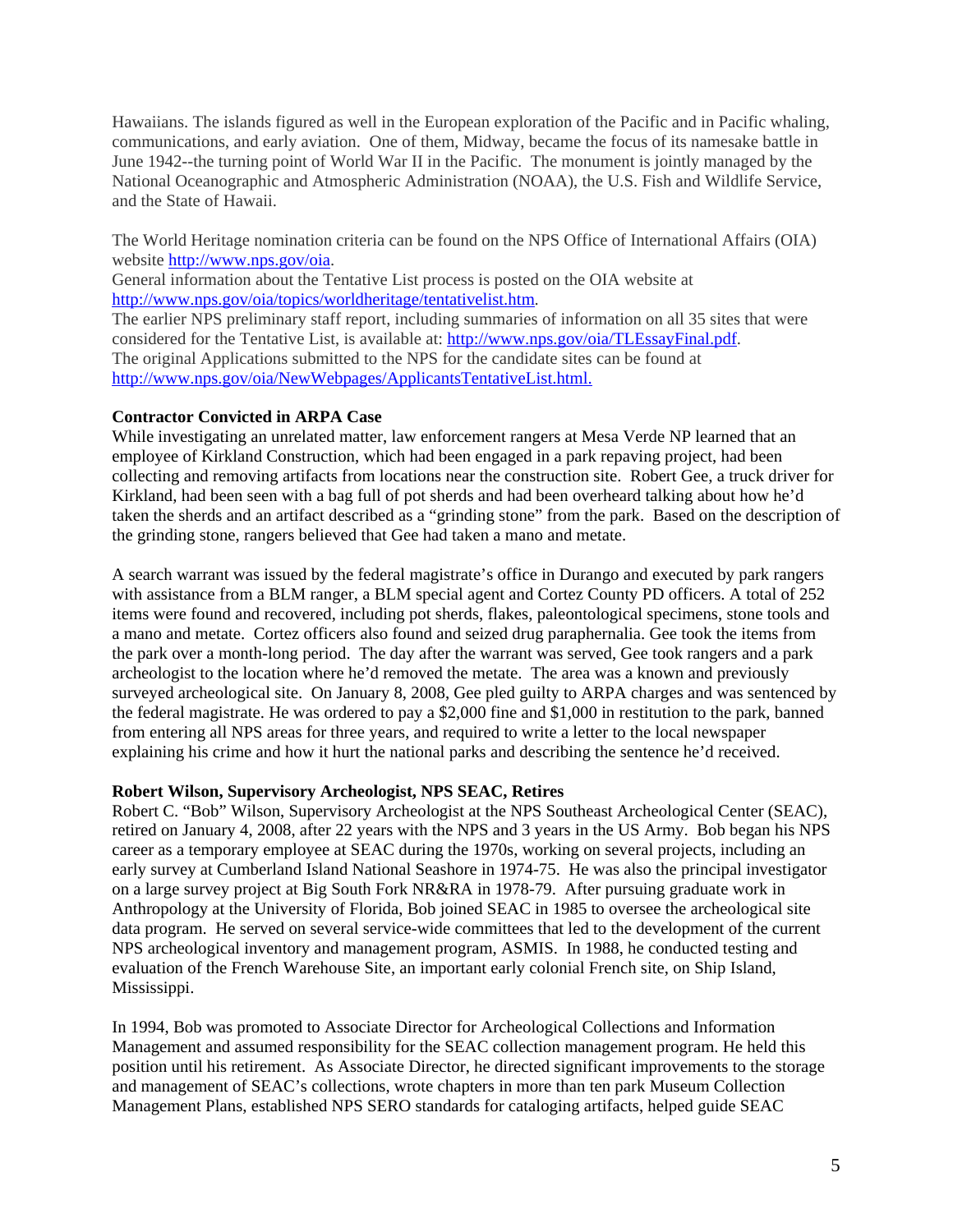through a Competitive Sourcing (A-76) review, oversaw significant portions of recovery work for museum collections damaged by Hurricanes Ivan and Katrina, and provided numerous other types of collections assistance to parks in the Southeast and Northeast. He was often able to assist parks with work that needed to be completed on short deadlines and to high standards.

Bob's friends and colleagues wish him the best in his retirement.

### **Allen Bohnert, Chief, Museum Services, Southeast Region, Retires**

Allen Bohnert, who started out his NPS career as the Museum Curator at Mesa Verde NP in 1979, retired from the NPS on January 4, 2008. He also served as both the NPS Southeast and Southwest Region's coordinator for implementing the Native American Graves Protection and Repatriation Act (NAGPRA). Allen also participated in the development of the museum management program for the Tuskegee Airmen NHS. He was the lead of the archeology sub-group to develop significance criteria for NPS museum collections.

Allen has held a National Endowment for the Arts internship at Carnegie Museum of Natural History, and holds a Master of Arts degree in Museum Science from Texas Tech University.

Allen's friends and colleagues wish him all the best in his retirement.

## **Fort Vancouver NHS Celebrates 60 Years with Calendar**

Fort Vancouver NHS is celebrating 60 years as a national park with a handsome calendar! In honor of the occasion, twelve objects have been chosen for the calendar from the two million artifacts in the Fort Vancouver collections. These artifacts represent the Native American, fur trade, and military periods at the fort. Smaller, inset, photographs provide additional details and context for appreciation of the larger images.

Additional information about the objects is available in online versions of catalog records and artifact studies. You can even take a tour and view the actual artifacts!

To take a tour, read more about the collections, or purchase a calendar, go to <www.nps.gov/fova/>.

#### **NPS Searches for Lincoln's Boyhood Home**

NPS archaeologists from the Southeast Archeological Center (SEAC) used shovels, sifters and magnetometers to search for artifacts of Lincoln's boyhood and the footprint of the tiny cabin where the nation's 16th president lived from ages 2 to 7. The house site was thought to be in the NPS unit at Knob Creek, KY, where the park is planning to expand visitor facilities.

The prospects of digging for Lincoln artifacts drew many volunteers like Doug Bennett, who lives near Hodgenville, KY. Enthusiasm was high, because finding the Lincoln cabin would have been a big deal, especially on the eve of his bicentennial birthday celebration. The field, where the Lincolns once farmed, was dotted with piles of dirt as NPS archeologists and volunteers conducted test excavations. Development during the last century, however, likely obliterated any trace of Abraham Lincoln's boyhood at his Knob Creek home, since very few material remains from the 19<sup>th</sup> century were recovered. The construction of the nearby highway, or of a tavern, to be renovated by the NPS, may have destroyed the small cabin.

The excavations were a prelude to Kentucky's kickoff of a sprawling, two-year national Lincoln bicentennial. Kentucky will play a pivotal role in that celebration, officials say. The inaugural event happens on February 12 when President Bush has been invited to deliver the keynote address at a ceremony at Lincoln's birthplace in Hodgenville. A day earlier, Louisville will be host to a gala at the